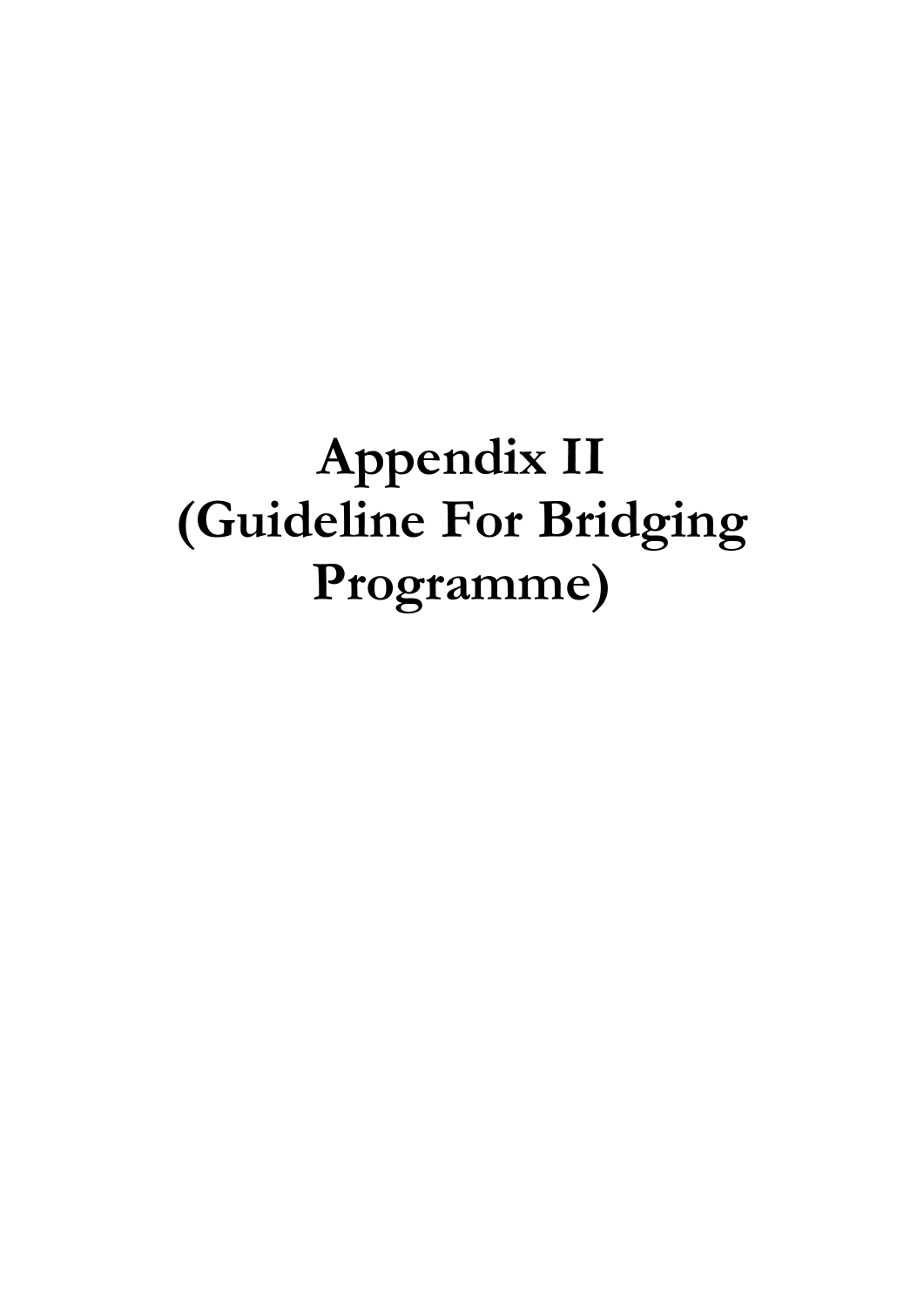#### **GUIDELINE FOR BRIDGING PROGRAMME (ACCELERATED OPTOMETRY BACHELOR PROGRAMME)**

# **1.1 Introduction**

This document, produced by The Ministry of Health Malaysia and Malaysian Optical Council in collaboration with Malaysian Qualifications Agency (MQA), makes explicit recommendations on standards that are in line with national and international practices. The document is aimed at facilitating Malaysian Higher Education Providers (HEPs) to attain minimum standard and to stimulate them to continuously improve their Optometry (Accelerated) Programme in support of the national aspiration of making Malaysia the regional centre for excellence in education.

This bridging course will provides the academic preparation required for admission into Accelerated Optometry Bachelor Programme. The course is taught to help students to gain the necessary skills and equipped with strong fundamental knowledge in basic science.

The guidelines of this bridging programme are divided into seven areas:

- 1. Programme Development and Delivery;
- 2. Assessment of students Learning;
- 3. Student selection and support services;
- 4. Academic Staff;
- 5. Educational Resources;
- 6. Programme Management;
- 7. Programme Monitoring, Review and Continual Quality Improvement.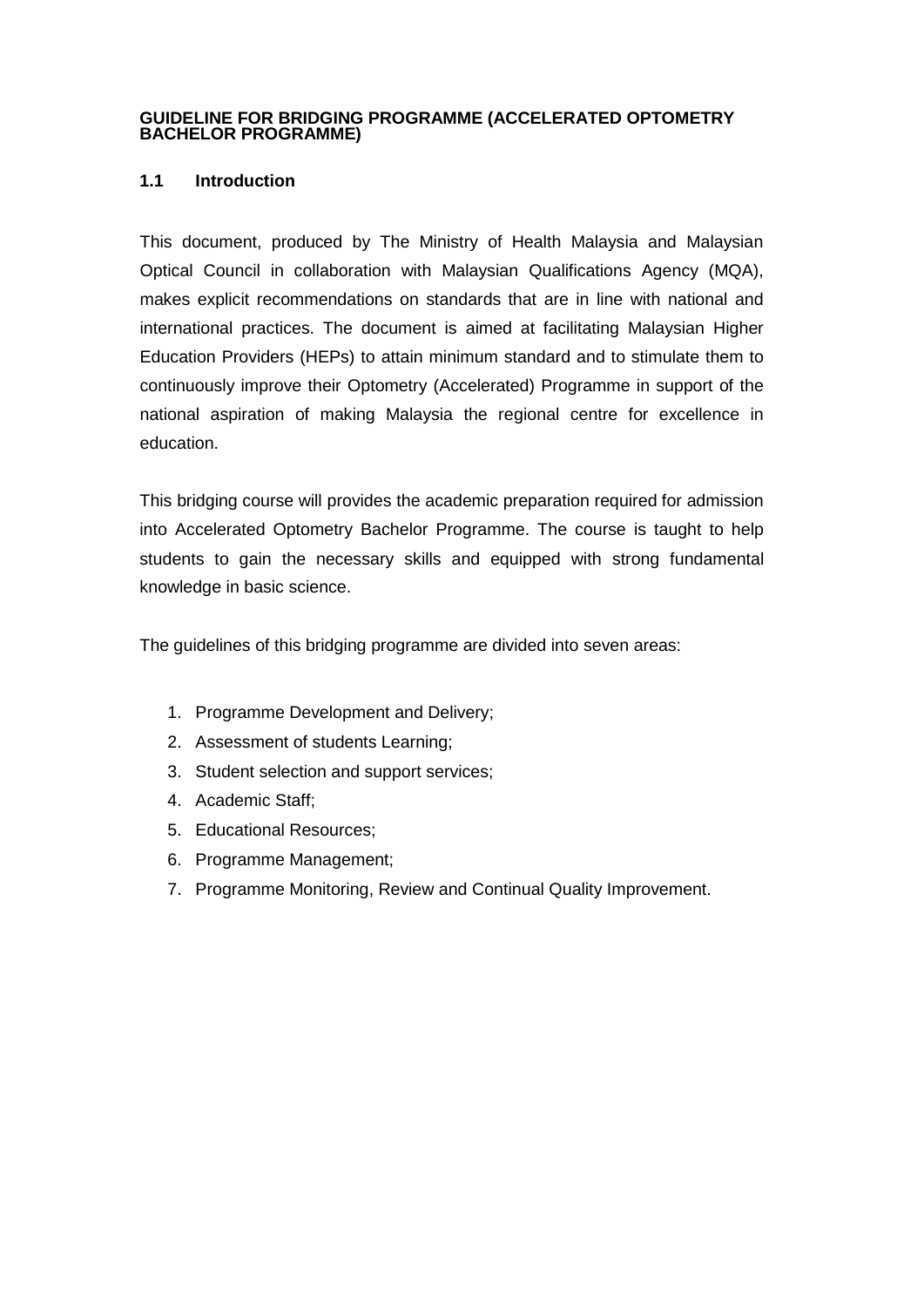# **AREA 1: PROGRAMME DEVELOPMENT AND DELIVERY**

# **1.1 Statement of Programme Aims, Objectives and Learning Outcomes**

#### **Programme Aims:**

Programme aim/s is a statement on the purpose, philosophy and rationale in offering bridging course, to equipped the students with necessary knowledge and skills in basic science.

This is to cater for three categories of students as follows :

- i. Students who has tertiary education such as diploma (Level 4 MQF) or bachelor degree (level 6 MQF) in any field other than Science
- ii. Students who has Sijil Pelajaran Malaysia (SPM) with 3 credits in any science subjects.
- iii. Students who has no academic qualification

#### **1.2 Learning outcomes**

At the completion of the course:

- a. Enable the graduates to have adequate knowledge and understand basic science
- b. Prepare the graduates in pursuing their studies to a higher level

# **1.3 Programme Design and Teaching-Learning Methods**

While acknowledging that there is no one way of teaching and learning, there should be a variety of teaching-learning methods for the purpose of facilitating learning for mature and working students.

Mode of delivery is blended learning which include lectures, face to face tutorial and self directed learning.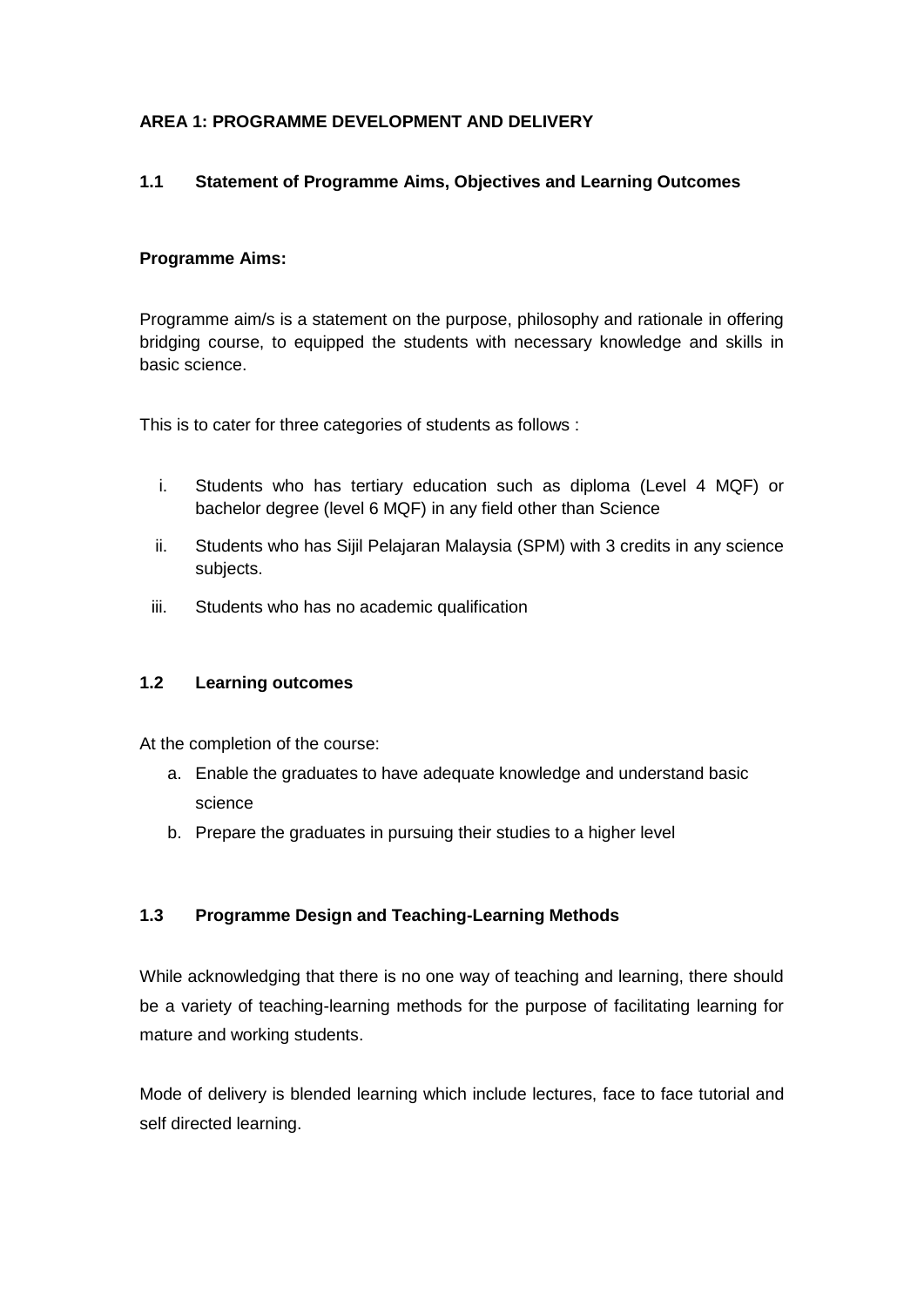# **1.4 Curriculum Content and Structure**

#### **Knowledge domain**

General areas to be covered include:

- General Sciences
- Human biology
- Optics
- Occupational Vision
- Business Ethics

#### **Credit hours**

i. Minimum graduating credits: 15 credits

#### **Duration and structure of the course**

The bridging course is taught over a minimum of 6 months full time in executive style. However, the course must be of sufficient duration to enable sequential learning and mastery of relevant basic science knowledge.

#### **Area 2: ASSESSMENT OF STUDENTS LEARNING**

There must be clear demonstration of the satisfactory achievement of the objectives of all components of the course by a variety of assessment methods and using a system of grading/marking that is fair, valid, appropriate and acceptable.

#### **Method of assessment**

- i. Continuous assessment : 70%
- ii. Written examination : 30% (1 paper each for each subject)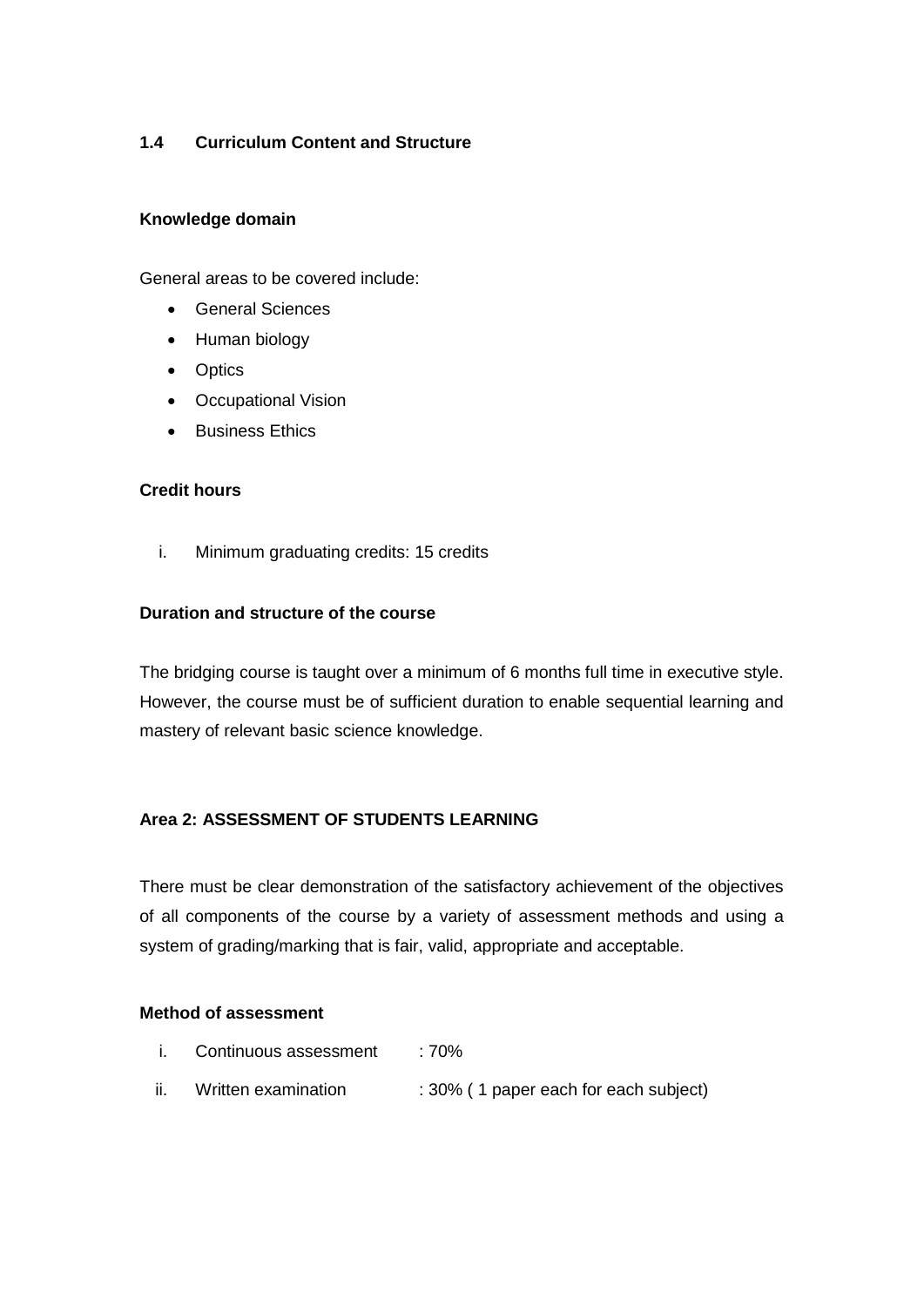#### **Management of Student Assessment**

Assessment should be systematically applied throughout the course with feedback to students on their progress or weaknesses. A student's academic record must be available for review by the student, and the student must have the right and be given the opportunity to challenge the accuracy of the record.

Student records must be confidential and kept in strict security and should be made available only to members of the faculty and administration with a need to know, unless released by student, or otherwise governed by laws concerning confidentiality.

# **AREA 3: STUDENT SELECTION AND SUPPORT SERVICES**

#### **Admission and Selection**

Only Optician registered with Malaysian Optical Council are allow to undergo this bridging course.

#### **Entry Requirement**

Registered Optician with Malaysian Optical Council who has qualification as below:

- i. Diploma (Level 4 MQF) in any field other than science
- ii. Bachelor degree (level 6 MQF) in any field other than science
- iii. Sijil Pelajaran Malaysia (SPM) with 3 credits in any science subjects
- iv. No academic qualification

#### **Students Support Services and Co-curricular Activities**

The HEP is required to make available of the following for the students;

- Health services
- Counselling service
- Academic advisory board to cater for students who are in need of academic support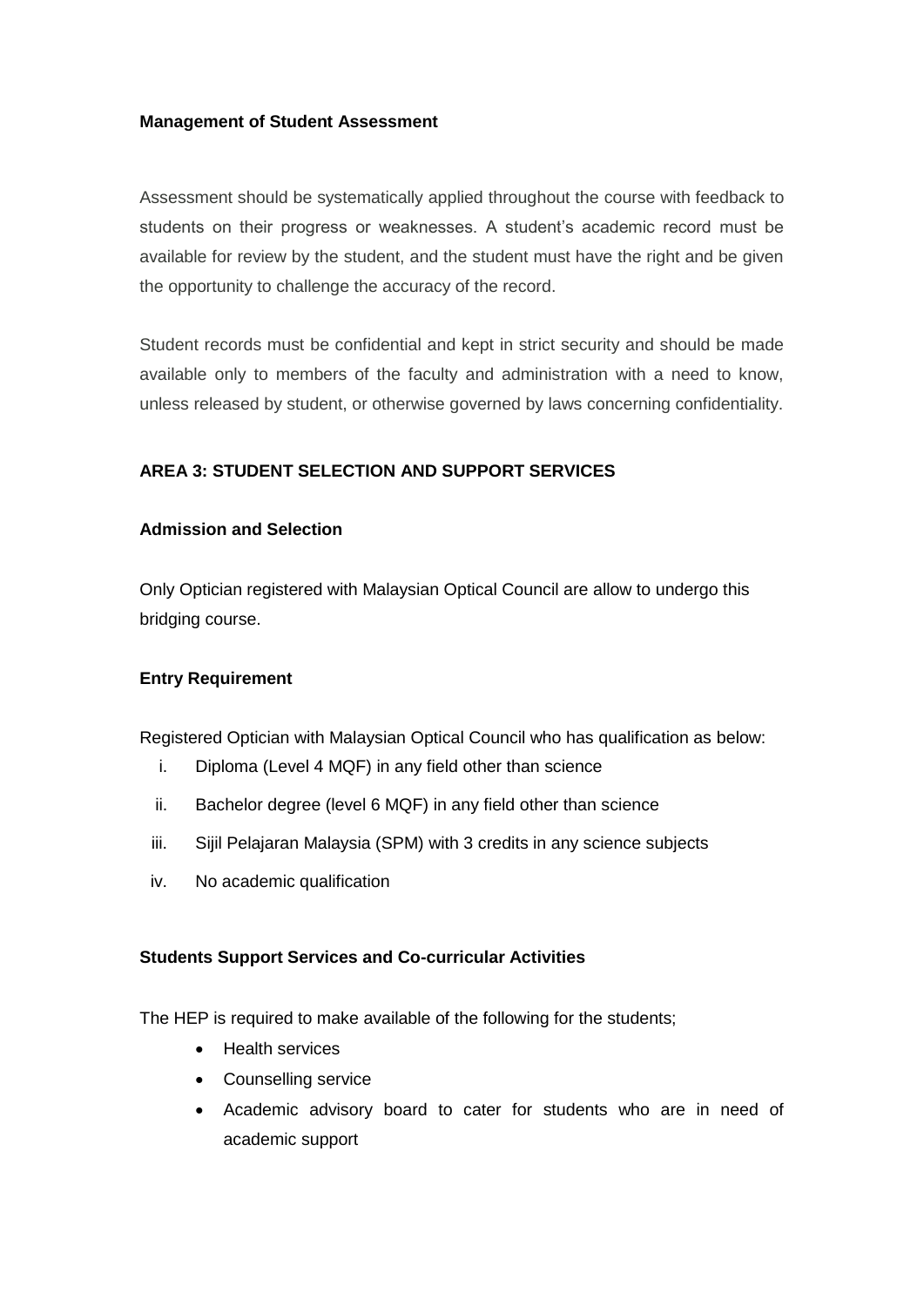- Disciplinary and Appeal boards to handle students' disciplinary and appeal cases
- Amenities such as study areas and lounges, food service
- Co-curriculum and student physical activity services
- Appropriate security system for personnel and properties.

The HEP shall ensure that the physical facilities are accessible for student with disabilities.

# **AREA 4: ACADEMIC STAFF**

#### **Recruitment and Management**

- i. Lecturers must have at least a Bachelor degree in a related field with relevant experience.
- ii. The higher education provider should not unduly rely on inexperienced staff but strike a balance between experienced and inexperienced lecturers.
- iii. Ratio of lecturer to students for the whole programme should be minimum 1:20 (theory).

# **AREA 5: EDUCATIONAL RESOURCES**

# **Physical Facilities**

Adequate educational resources are necessary to support the teaching and learning activities of the programme. These include all the required academic and instructional expertise, physical facilities, information and communication technologies, research facilities and finance. Relevant labs developed based on number of students.

HEP must have or be assured of the use of buildings that are quantitatively and qualitatively adequate to provide an environment conducive to students. The facilities must include lecture halls/auditorium, tutorial rooms, library, student lounges and student amenities (accommodation, food and study area).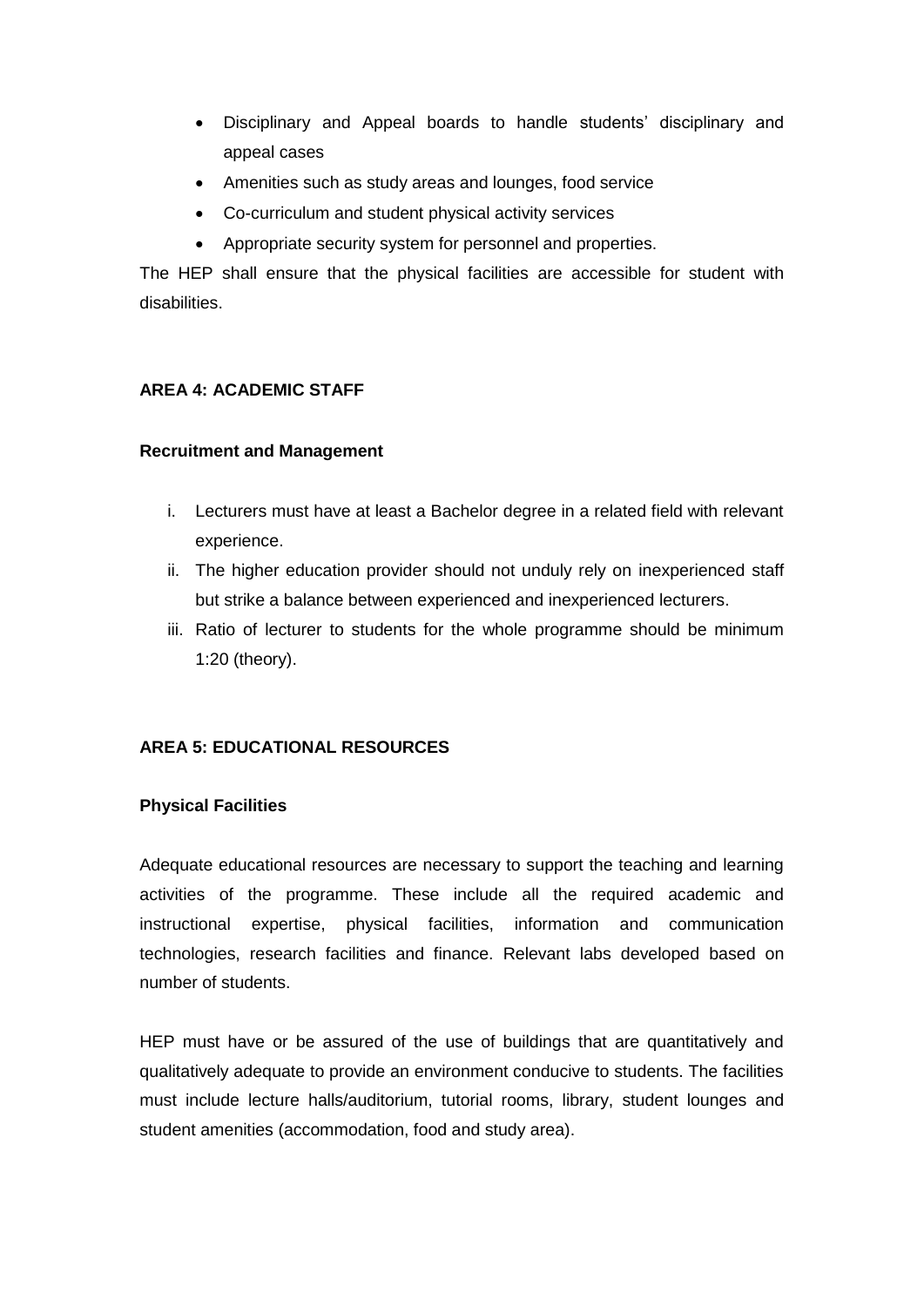#### **Library and Information Centre**

Appropriate collection of books, journals, audio visual and electronic resources in accordance to the listed references in the course outline. Recent and sufficient number of books must be made available for the use of academics and students.

Internet connection, databases and computers should be provided by the HEP. The relevant software should be made available for the students use.

#### **AREA 6: PROGRAMME MANAGEMENT**

#### **6.1: Governance**

This bridging course must be run by the Optometry Department that offer accelerated bachelor optometry programme.

#### **6.2: Academic Leadership of the Programme**

Administrative officers and members of an optometry school must be appointed by, or on authority of, the governing board of the optometry school, or its HEP.

#### **6.3 Administrative and Management Staff**

Administrative officers must be appointed and must have a clear responsibility with sufficient authority to direct resources with appropriate manner in operation of the programme.

#### **6.4 Academic Records**

The program must have appropriate policies and practices concerning the nature, content and security of student and academic staff records. The program must continuously review policies and security of the records.